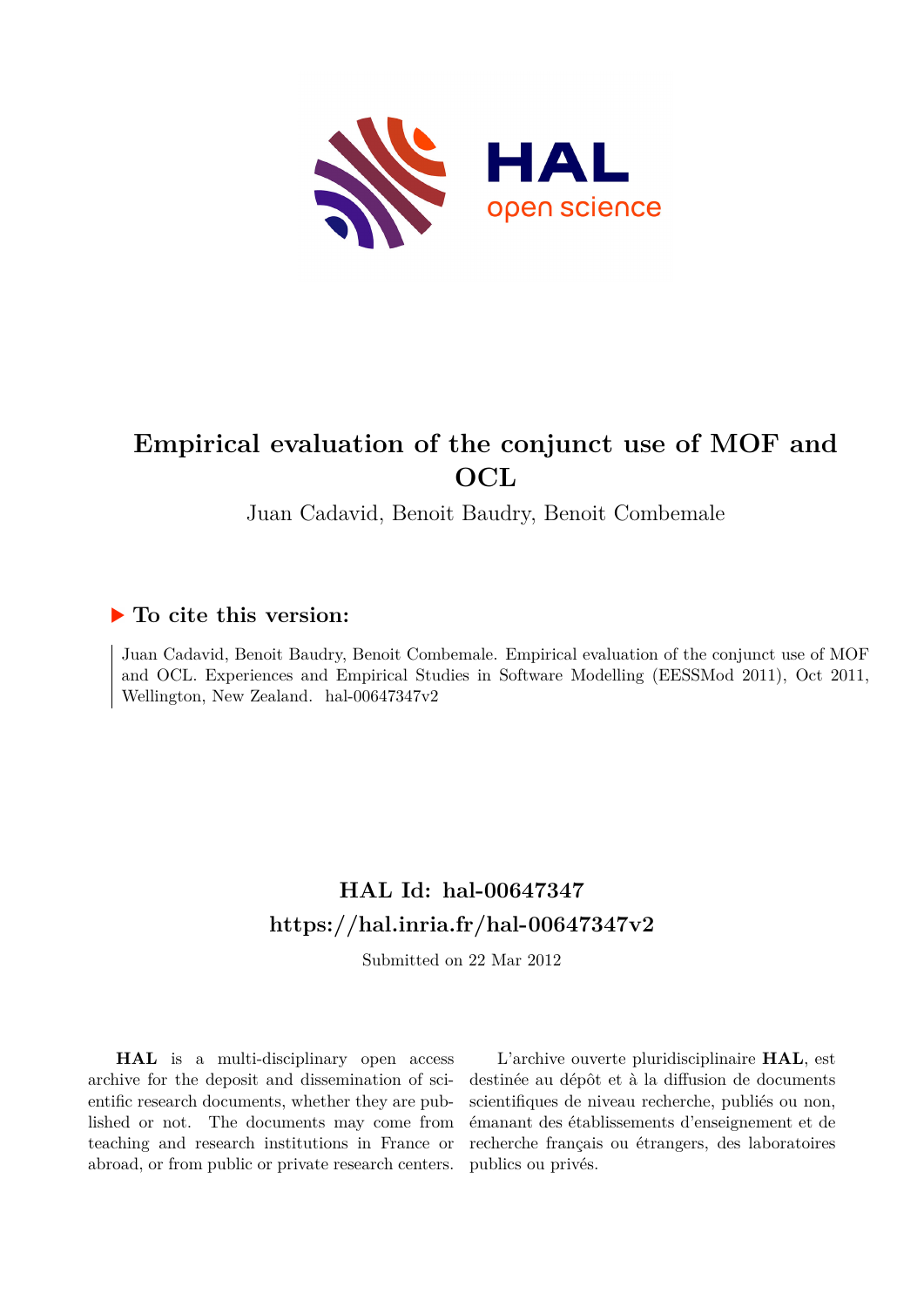# Empirical evaluation of the conjunct use of MOF and OCL

Juan Cadavid<sup>1</sup>, Benoît Baudry<sup>1</sup>, Benoît Combemale<sup>2</sup>

1 INRIA, Centre Rennes – Bretagne Atlantique Campus de Beaulieu, 35042 Rennes Cedex, France {juan.cadavid,benoit.baudry}@inria.fr <sup>2</sup>IRISA, Université de Rennes 1 Triskell Team, Rennes, France {benoit.combemale}@irisa.fr

Abstract. MOF and OCL are commonly used for metamodeling: MOF to model the domain structure, and OCL for the well-formedness rules. Thus, metamodelers have to master both formalisms and understand how to articulate them in order to build metamodels that accurately capture domain knowledge. A systematic empirical analysis of the conjunct use of MOF and OCL in existing metamodels could help metamodelers understand how to use these formalisms. However, existing metamodels usually present anomalies that prevent automatic analysis without prior fixing. In particular, it often happens that both parts of the metamodel (MOF and OCL) are inconsistent. In this paper, we propose a process for analyzing metamodels and we report on the pre-processing phase we went through on 52 metamodels in order to get them ready for automatic empirical analysis.

# 1 Introduction

The Meta-Object Facility (MOF) [2] and the Object Constraint Language (OCL) [4] are commonly used for metamodeling: MOF to define a domain model and OCL to define well-formedness rules in this domain. At first glance, the roles of both standards seem well-delimited, yet many conceptual decisions can be implemented in either one, as we will demonstrate. For this reason, their combined usage has revealed several styles as observed in the panorama of developed mature DSMLs (Domain Specific Modeling Languages). Systematic empirical analysis of how these standards are combined in publicly available metamodels would help understand their usage and propose new methodologies and techniques to assist domain experts when building a new metamodel. Empiric analysis can be established through the systematic collection of metrics over existing metamodels. However, there currently exists no metrics that relate MOF and OCL and there exists no tool to automatically compute metrics on metamodels. Another issue is related to the lack of homogeneous formats to support the automatic analysis of MOF/OCL based metamodels. For example, OCL well-formedness rules are provided in various formats (txt, annotations in Ecore, OCL model). Also, because MOF and OCL parts are not always stored in the same format, both parts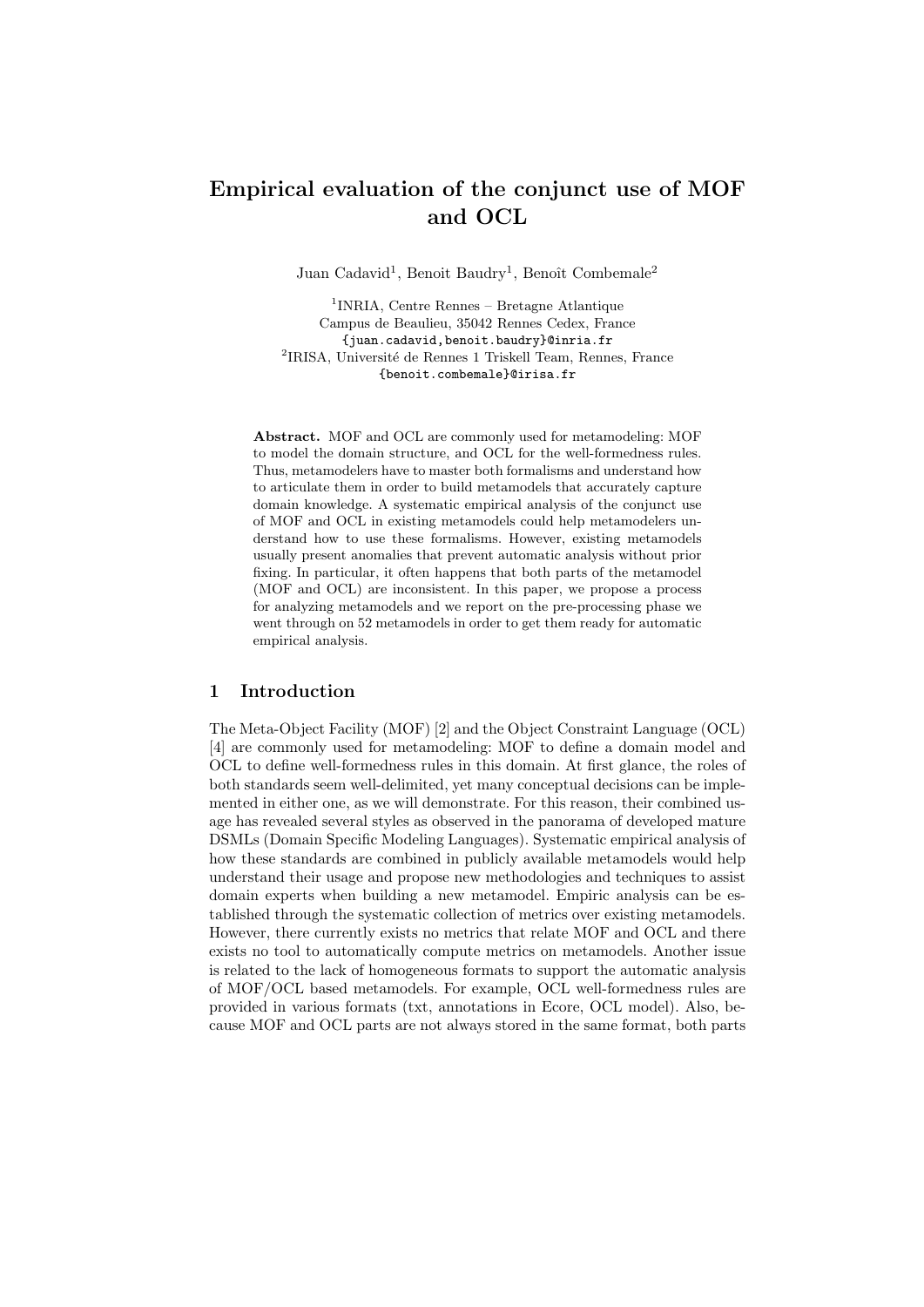of the metamodel tend to be inconsistent. When gathering data for empirical analysis, it is thus necessary to fix it prior to metrics computation. This paper aims at illustrating the challenges of the conjunct usage of MOF and OCL for metamodeling. We propose initial metric definitions and analysis methodology to empirically understand how both formalisms are related and conjunctly used in existing metamodels. We have collected 52 metamodels for which we have learned a few initial lessons by manually analyzing and fixing them in order to get them ready for automatic measurement. In particular we have found and fixed a number of inconsistencies in OCL invariants defined in OMG (Object Management Group) standard metamodels. Section 2 presents the motivation for this study. Section 3 introduces the problem statement, introduces definitions as well as the presentation of the two standards. Section 4 presents our research process. Section 5 and 6 present the first data findings and conclusions relevant to the first phase of our research process.

## 2 Motivation

This section illustrates the issues for the definition of a correct and precise metamodel through an example. The model in figure 1, expressed in the basic version of MOF called EMOF (Essential MOF), specifies the concepts and relationships of the Petri net domain. A PetriNet is composed of several Arcs and several Nodes. Arcs have a source and a target Node, while Nodes can have several incoming and outgoing Arcs. The model distinguishes between two different types of Nodes: Places or Transitions.



Fig. 1. MOF-based domain structure for Petri nets

This model captures every necessary concept to build Petri nets. However, there can also exist valid instances of this model that are not valid Petri nets. For example, the model does not prevent the construction of a Petri net in which an arc's source and target are only places, instead of linking a place and a transition. Thus, the sole model is not sufficient to precisely model the specific domain of Petri nets, since it still allows the construction of models that are not valid in this domain. The model needs to be enhanced with additional properties to capture the domain more precisely. The following well-formedness rules, expressed in OCL, show some mandatory properties of Petri nets.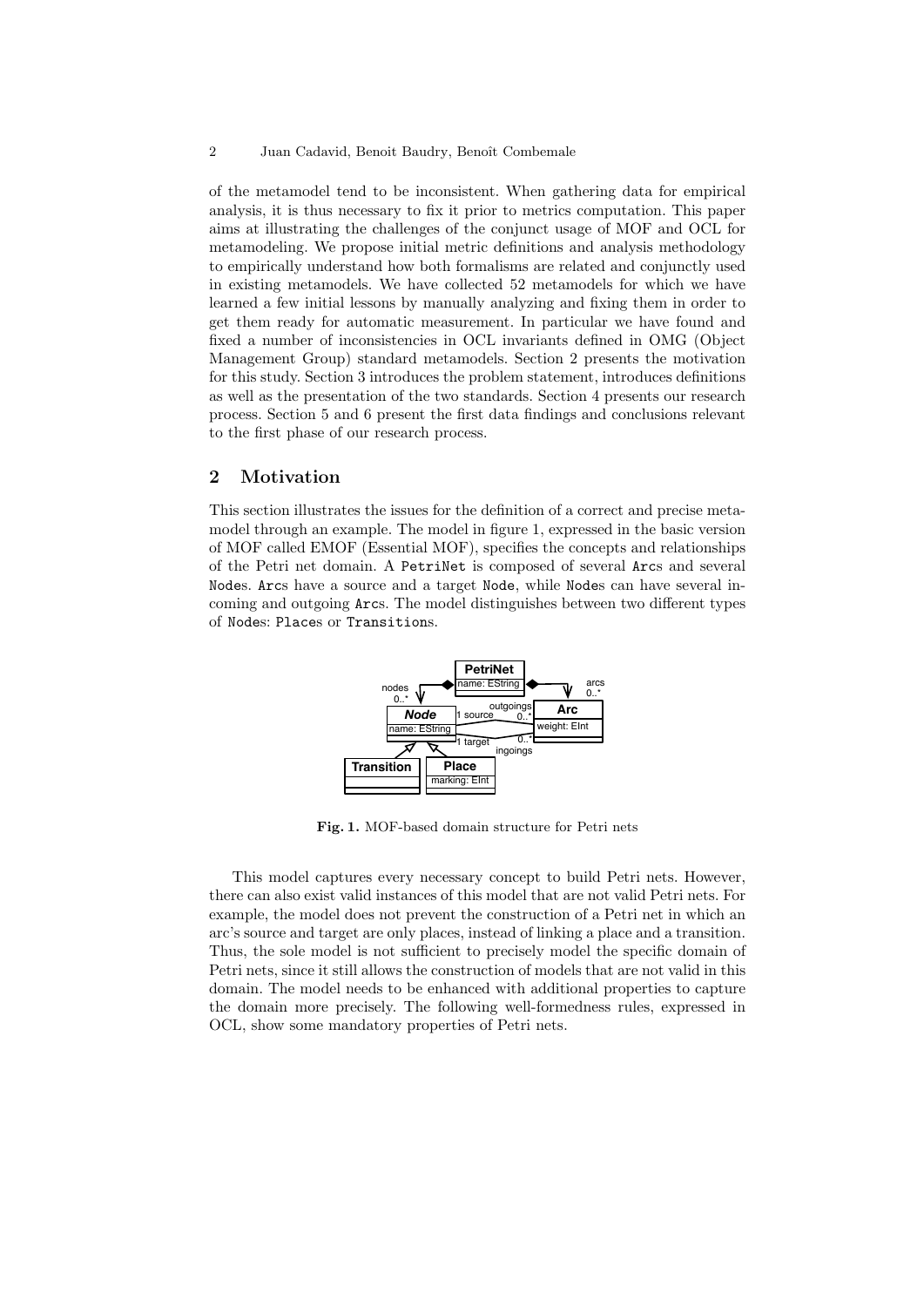1.  $noEqualNamesInv: Two nodes cannot have the same name.$ 

context PetriNet inv : self.nodes->forAll(n1, n2 | n1  $\Diamond$  n2 implies  $n1$ . name  $\langle n2 \rangle$  name)

2. noSameEndTypesInv: No arc may connect two places or two transitions.

 $context$  Arc  $inv: self.source. oclType()$  $\Diamond$  self.target.oclType()

3.  $placeMarking PositiveInv: A place's marking must be positive.$ 

context Place inv: self. marking  $\geq 0$ 

4. arcW eightPositiveInv: An arc's weight must be strictly positive.

context Arc inv: self. weight  $> 0$ 

In our study we consider that the metamodel for Petri nets is the composition of the model and the associated well-formedness rules. We learn from this example that the construction of a precise metamodel, that consistently captures a domain, requires: (i) mastering two formalisms<sup>1</sup>: EMOF for concepts and relationships; OCL for properties; (ii) building two complimentary views on the domain model; (iii) finding a balance between what is expressed in one or the other formalism, (iv) keeping the views, expressed in different formalisms, consistent. This last point is particularly challenging in case of evolution of one or the other view. One notable case from the OMG and the evolution of the UML standard is that the AssociationEnd class disappeared after version 1.4 in 2003, but as late as version 2.2, released in 2009, there were still OCL expressions referring to this metaclass [11]. In the same manner, the OCL 2.2 specification depends on MOF 2.0, however a particular section of the specification defining the binding between MOF and OCL [4, p.169] makes use of the class ModelElement which only existed until MOF 1.4.

### 3 Research problem

#### 3.1 Definitions

This section defines the terms we use to designate the focus of our analysis. The relationship between a model and a metamodel can be described as shown in figure 2 [3]. Here the conformsTo relation is a predicate function that returns true if all objects in the model are instances of the concepts defined in the metamodel, all relations between objects are valid with respect to relationships defined in the metamodel and if all properties are satisfied.

 $^{\rm 1}$  One can notice that some properties could have been modeled with EMOF by choosing another structure for concepts and relationships. However, the number of concepts and relationships would have increased, hampering the understandability of the metamodel and increasing the distance between the metamodel and a straightforward representation of domain concepts.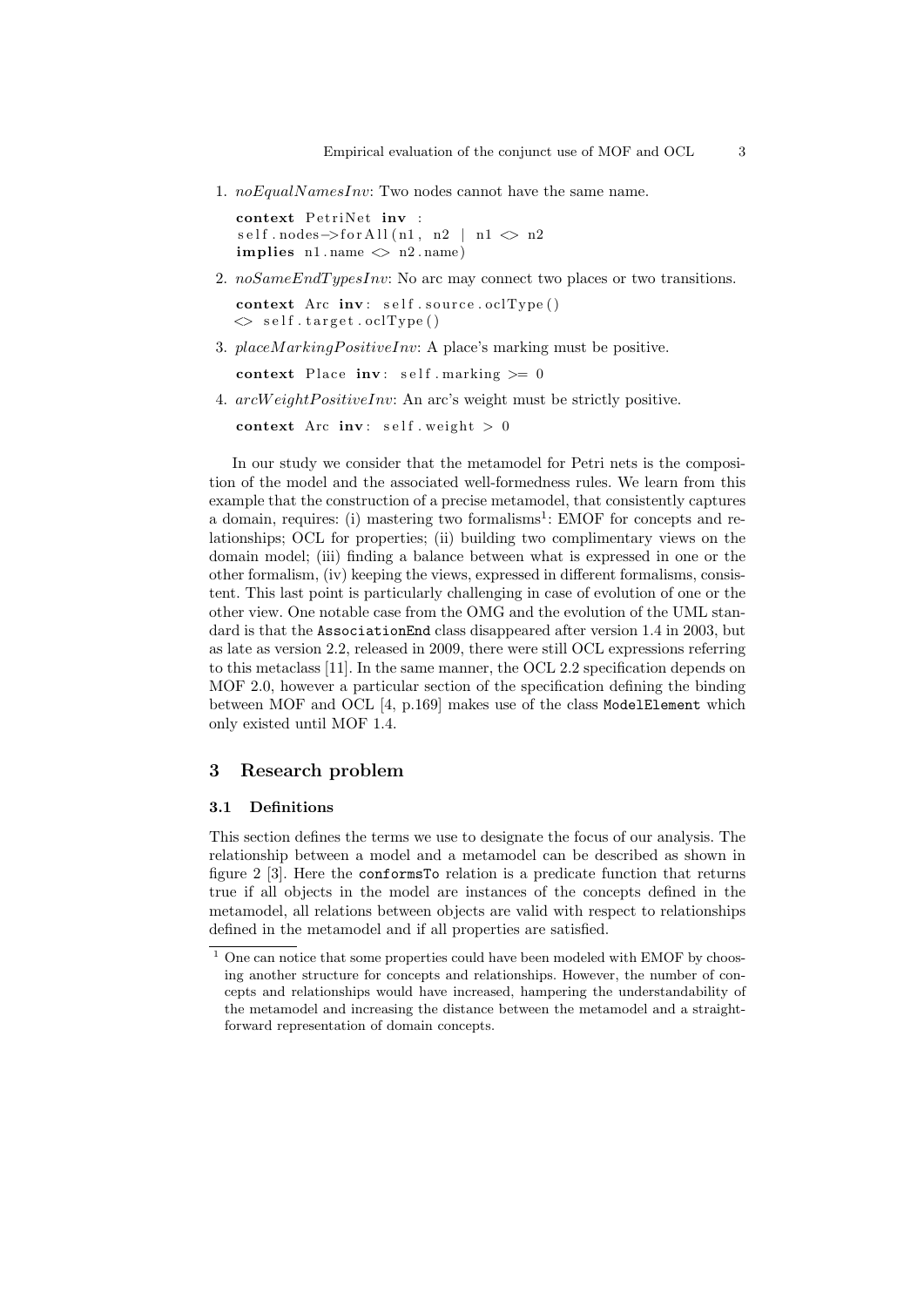Definition 1. Metamodel. A metamodel is defined as the composition of:

- $-$  Concepts. The core concepts and attributes that define the domain.
- Relationships. Relationships that specify how the concepts can be bound together in a model.
- Well-formedness rules. Additional constraints that restrict the way concepts can be assembled to form a valid model.

In this study, we consider metamodels defined with OMG standards. We distinguish two parts as defined below.

Definition 2. Metamodel under study. For this work, a metamodel is defined as the composition of:

- $-$  **Domain structure**. An EMOF-compliant model portraying the domain concepts as metaclasses and relationships between them.
- $-$  Invariants. Well-formedness rules that impose invariants over the domain structure and that are expressed in OCL.



Fig. 2. Model & MetaModel Definition with Class Diagram Notation

#### 3.2 Summary of EMOF and OCL

Figure 3 displays the structure of EMOF [2]. EMOF allows to specify the concepts of a metamodel in a Package. This Package contains Classes and Propertys to model the concepts and relationships. The Propertys of a Class can be either: attributes of type Boolean, String or Natural; or references to other Classes, in this case the Property is of type another Class. Figure 4 displays the structure of OCL expressions [4] that can be used to constrain the structure defined with EMOF. The most noticeable constructs for OCL expressions are: the ability to declare Variables, whose type is a concept modeled with EMOF; the ability to use control structures such as IfExp and LoopExp; the ability to have composite OCL expressions, through CallExps. Figure 5 displays the connection between EMOF and OCL [4, p.169]. This figure specifies that it is possible to define Constraints on Elements (everything in EMOF is an Element, cf. figure 3). They can be defined as Expressions, and one particular type of expression is ExpressionInOCL, an expression defined with OCL. The most important concept is the notion of ExpressionInOCL that binds an Element coming from an EMOF model on one hand to an OclExpression on the other hand. The existence of this binding between formalisms is essential for metamodeling: this is how two different formalisms can be smoothly integrated in the construction of a metamodel. This binding is also what allows us to automatically analyze metamodels built with EMOF and OCL.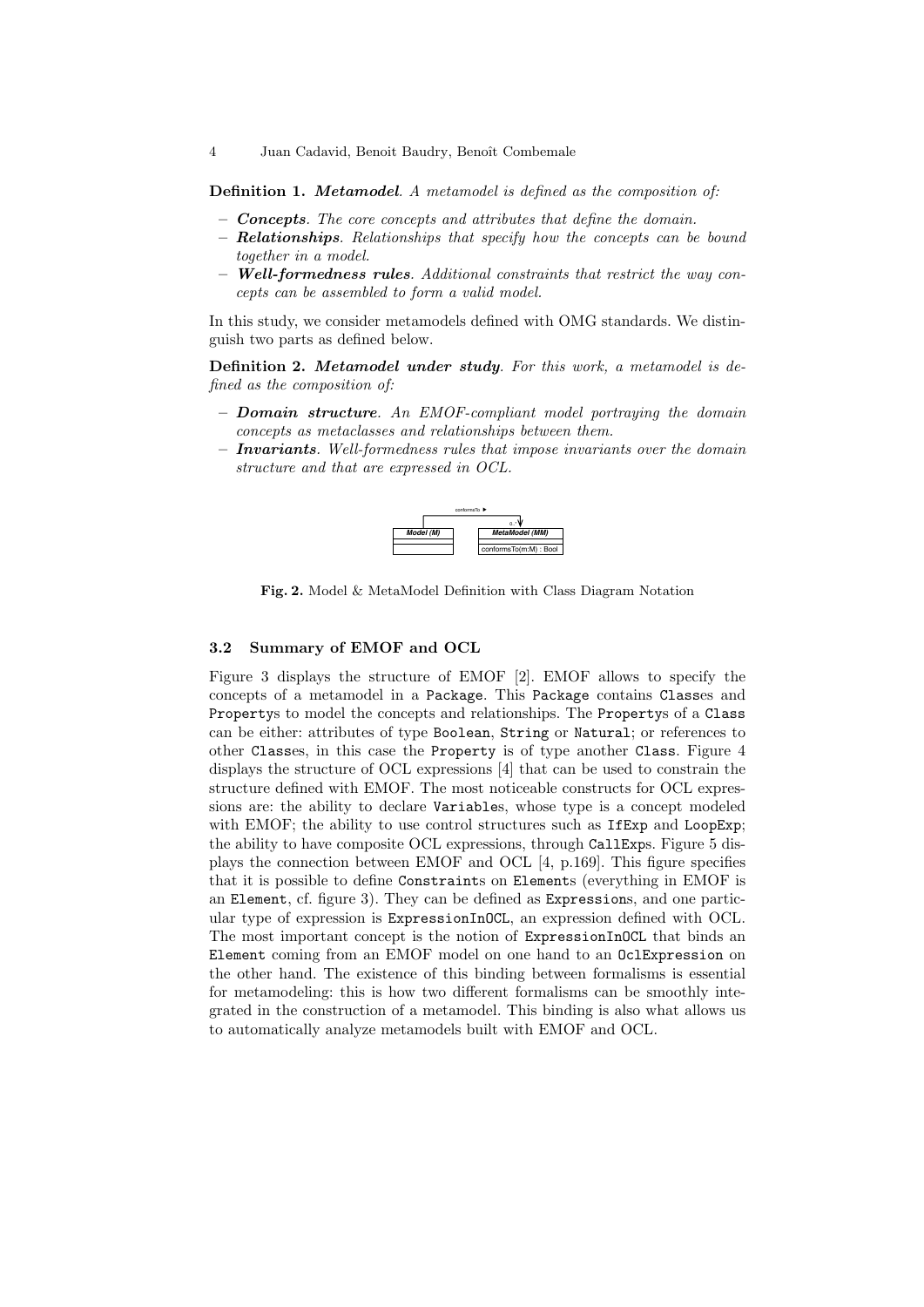

Fig. 3. The EMOF Core with Class Diagram Notation



Fig. 4. OCL Expression metamodel



Fig. 5. OCL and MOF binding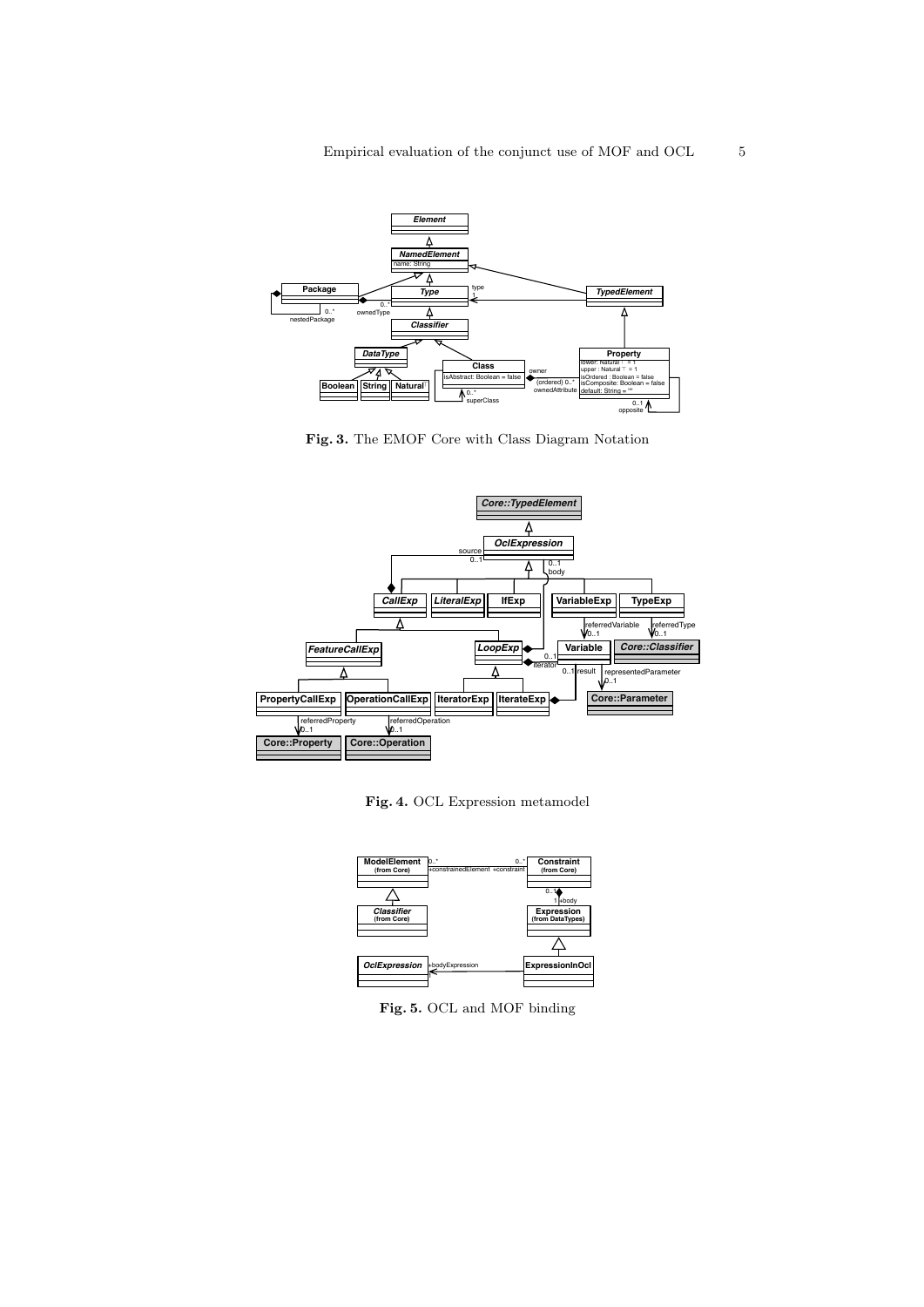#### 3.3 Metrics

In order to understand the conjunct usage of these two standards, we aim at defining the following metrics.

- Size of the metamodel: The number of constructs that a metamodel provides can change dramatically from one language to the other. Such measure has to be compared when evaluating several metamodels from diverse domains.
- Size of the invariants set: Metamodels can portray different levels of complexity; highly complex domains require a large number of OCL formulae to express their logic, whereas lesser complex domains will express their knowledge with a lower number of constraints. With this metric we aim at understanding the different levels of such complexity.
- Invariant complexity with respect to the underlying domain structure: Some metamodels contain lengthy and complex well-formedness rules, while others seem to define them using simple expressions. We measure how many EMOF elements are used in each OCL invariant and thus the quantity of model elements involved in a constraint.
- Invariant complexity with respect to the OCL syntax metamodel: In order to extract the effective subset of the OCL language that is used in DSML development, we intend to query the invariants for the specific OCL expression types they use.

## 4 Analysis of MOF and OCL in metamodels

The data sets and metrics specified in the previous section are used to build a tool to perform the computations which will provide the data to perform analysis on a metamodel.

#### 4.1 The Global Process for Analysis Automation

Figure 6 shows the overall process to analyze a metamodel. The process is composed of three activities with their own tools:

- 1. If the OCL invariants are not defined in the OCL/XMI format (extension .oclxmi in figure 6), the first activity consists in preprocessing (activity OCL Parsing). It is performed depending on the input format of the OCL invariants (extension .ocl in figure 6). We have used OCLINECORE<sup>2</sup>, a textual editor for Ecore files.
- 2. The next step consists in using an in-house built tool to automatically compute the metrics over the metamodel (activity Metrics Computation). Such tool would take as an input the metamodel composed of the domain structure expressed in Ecore, and the invariants expressed in OCL and produce a CSV file containing all the metric values for the input metamodel.

<sup>2</sup> OclInEcore, cf. http://wiki.eclipse.org/MDT/OCLinEcore/.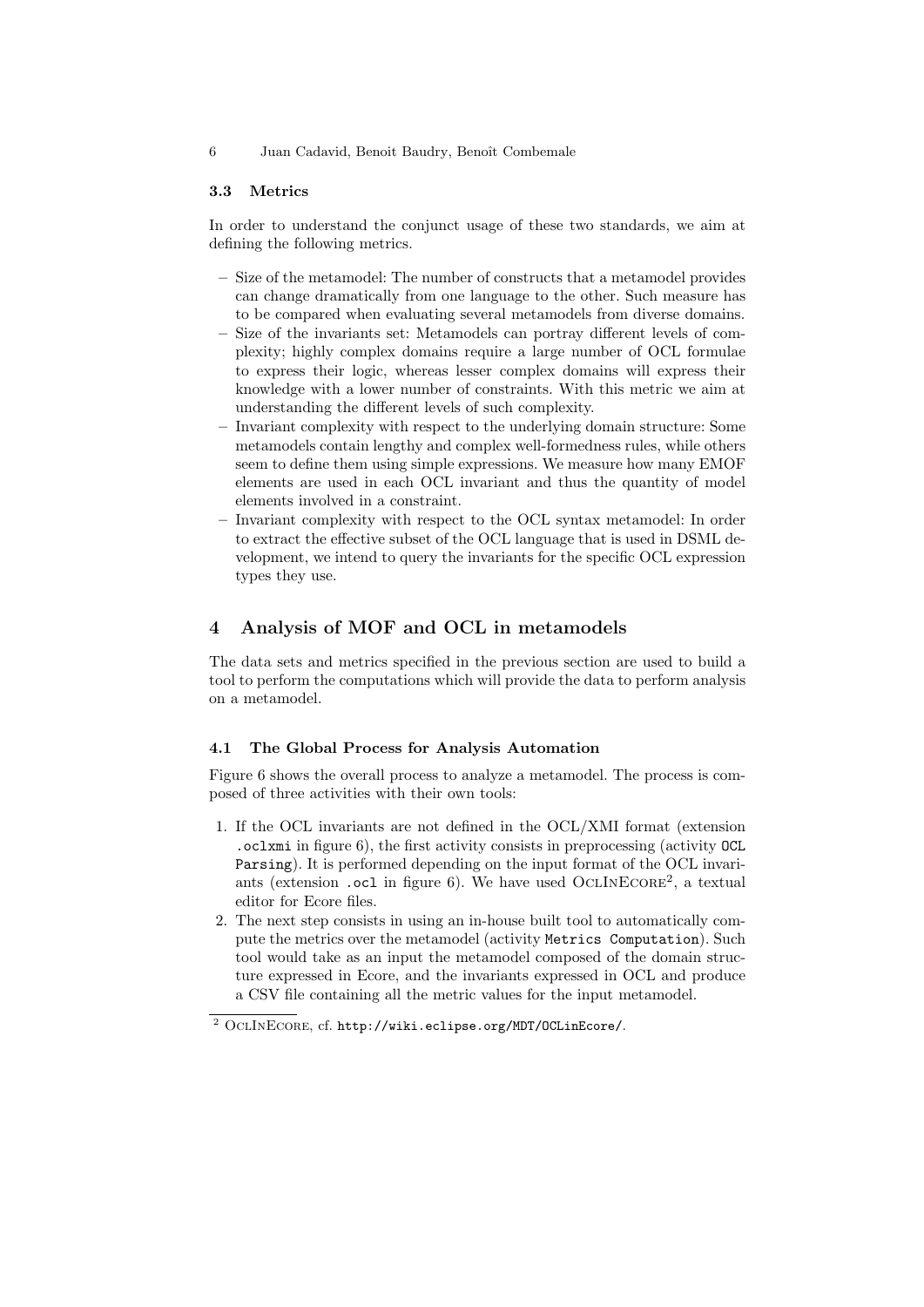3. The metric values are finally analyzed with  $R^3$  (activity Statistical Analysis). R is an open-source language for statistical applications, which provides several functionalities to run analysis and create plots, both one-variable and multi-variable. We provide a set of generic scripts that could be used for any CSV file produced with our in-house built tool. These scripts automate the production of graphics to assist analysis.



Fig. 6. SPEM Process for Metamodel Automatic Analysis

Currently our research has accomplished the encircled parts of the diagram, performing the preparation of the data of the metamodels presented in the next section.

# 5 Data setup and preprocessing

Understanding the use of EMOF and OCL requires a sample containing data from repositories in diverse backgrounds. The sample subjects must come from standard bodies, academia and industry altogether.

## 5.1 Experimental data setup

Table 1 details a list of standard specifications coming from different sources, defining domain-specific languages. The first two columns contain the name and source; the first group comes from the OMG. The following group presents metamodels taken from academic research; first a metamodel for the B language created at IMAG; SAD3 is a software architecture component model created at

<sup>3</sup> R, cf. http://www.r-project.org/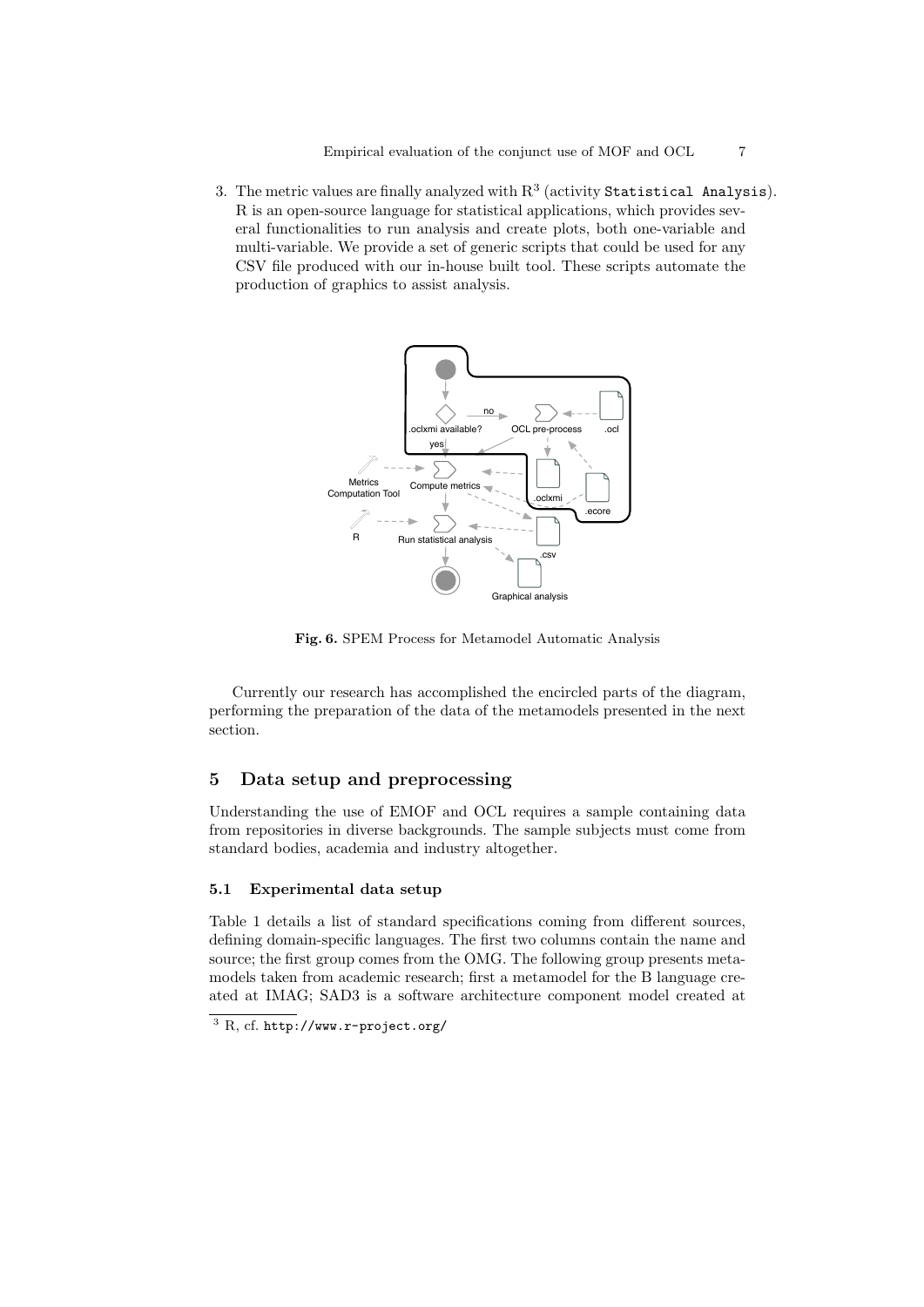ENSTA Bretagne. In the last group, metamodels MTEP and XMS are metamodels created by Thomson Video Networks for encoding standards for video hardware. SAM is a metamodel from the Topcased open source software project. The third column counts the number of metamodels. In the OMG group, specifications define large modeling languages, normally structured in packages, therefore we treat each one of these as a separate metamodel. In the remaining cases, each specification contains only one metamodel. The fourth column mentions the formalism used to express well-formedness rules. As expected, we chose specifications using OCL. The fifth column shows the different standards that exist to specify the domain structure. Of our main interest, Ecore is a lightweight implementation of EMOF [5], providing equally an XMI-based persistence mechanism. The sixth column presents the format for expressing invariants in OCL. These are found either as separate .ocl text files or embedded in .ecore as annotations. Availability of the Ecore format and some of the mentioned forms of OCL invariants are necessary to enable the automation of the metrics computation.

| Name             | Source            | Meta-          | Expression             |             | of Domain Struc-OCL invariants |
|------------------|-------------------|----------------|------------------------|-------------|--------------------------------|
|                  |                   |                | models Constraints     | ture format | format                         |
| UML              | OMG               | 13             | Text and OCL           | Ecore       | in<br>Annotations              |
|                  |                   |                |                        |             | Ecore                          |
| CCM              | OMG               | $\overline{4}$ | Text and OCL           | Ecore       | Text in<br>$docu-$             |
|                  |                   |                |                        |             | mentation                      |
| OCL              | OMG               | $\overline{4}$ | Text and OCL           | Ecore       | Text<br>$docu-$<br>in          |
|                  |                   |                |                        |             | mentation                      |
| MOF              | OMG               | $\overline{2}$ | Text and OCL           | XMI         | ocl text file.                 |
| <b>CWM</b>       | OMG               | 21             | Text and OCL           | Ecore       | $docu-$<br>Text<br>in          |
|                  |                   |                |                        |             | mentation                      |
| DD               | OMG               | 3              | Text and OCL           | <b>XMI</b>  | in<br>Annotations              |
|                  |                   |                |                        |             | Ecore                          |
| B language       | Academic 11       |                | Language specifi-Ecore |             | ocl text file.                 |
|                  | Research          |                | cation and OCL         |             |                                |
| SAD <sub>3</sub> | Academic  1       |                | OCL                    | Ecore       | ocl text file.                 |
|                  | Research          |                |                        |             |                                |
| <b>MTEP</b>      | Industry          | 1              | OCL                    | Ecore       | ocl text file.                 |
| XMS              | $_{\rm Industry}$ | $\vert$ 1      | OCL                    | Ecore       | ocl text file.                 |
| SAM              | Industry          | $\vert$ 1      | $\mathrm{OCL}$         | Ecore       | ocl text file.                 |

Table 1. Specifications containing sample metamodels.

#### 5.2 Preprocessing data for analysis

The preprocessing step is based on an automated Java program that takes an Ecore/XMI metamodel with associated OCL invariants stored in their available format for each metamodel and its OCL invariants, according to table 1 and produces as output an Ecore/XMI metamodel with OCL/XMI invariants, where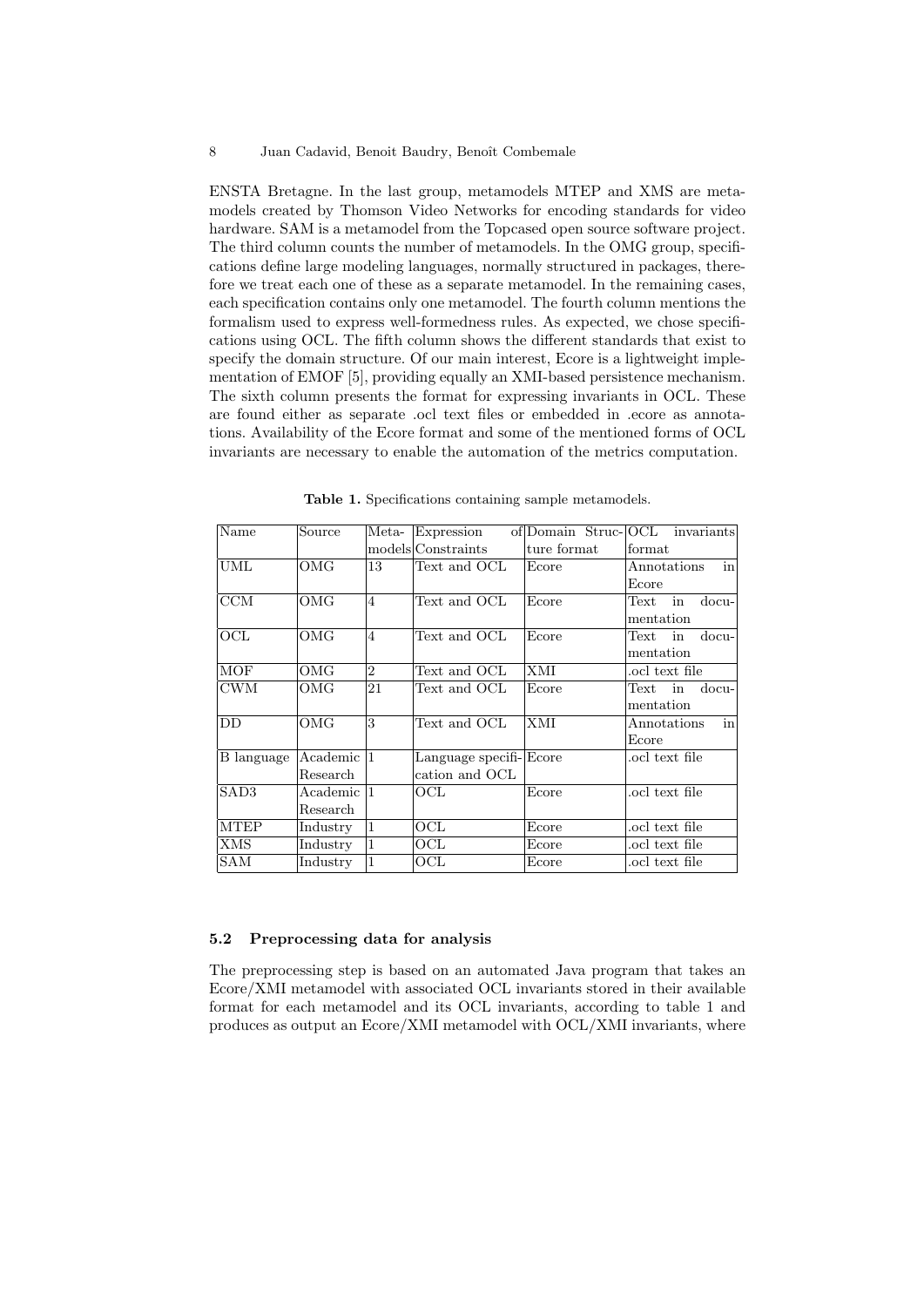all the OCL invariants that remain are syntactically correct (parse without errors using the Eclipse OCL parser [1]). The OCL/XMI format presents the abstract syntax tree of each OCL expression. At the end of the preprocessing step, every metamodel can be automatically analyzed for metrics computation. The metrics computation tool will be able to compute metrics on the MOF structure and the OCL invariants, and consequently analyzable data is emitted as output. Throughout this process we have observed the following issues.

Different storage formats Ecore is the de-facto standard based on the XMI format used to express the domain structure of a metamodel, yet there is no evidence of such a format to store OCL expressions for a metamodel. Besides OCL text files, invariants are also added as annotations; however these only consist of maps of string-to-string entries, which can themselves present different schemas. Our preprocessing program automatically detects the format and proceeds to parse and produce the previously mentioned output.

Different OCL syntaxes Different parsers allow or reject certain OCL constructs [7]. To enable automation analysis of the OCL expressions, such variations must be streamlined to satisfy the precise syntax required for Eclipse OCL; this was performed by replacing the unrecognized constructs by its accepted equivalents; for example, the use of the minus "-" operator to exclude elements from a collection, instead of the exclude operation.

Errors in invariants In many cases, OCL invariants are added to a metamodel with the sole purpose of documentation and might not be checked for correctness. The studied sets of invariants from the selected specifications contained incorrect OCL expressions, containing errors from syntax (invalid use of OCL constructs) or semantics (references to non-existent model elements from the domain structure). Table 2 presents trivial errors and thus capable of being corrected, as well as those that could not be fixed, since it would require knowledge from the domain expert.

# 6 Conclusions

In this article we have illustrated several issues that arise when metamodeling with the MOF and OCL formalisms. Our purpose is to learn how these formalisms are used in existing metamodels, in order to assist metamodelers in the future. The rest of the paper discusses a set of metamodels that we have gathered from different sources (OMG, open source project, industry) and the lessons we have learned while manually analyzing and fixing these metamodels to get them ready for automatic analysis. Most of the problems to automate the analysis over the metamodels are that OCL well-formedness rules first are provided in a variety of formats and secondly are often inconsistent with the MOF domain model. The next step for this work is to build a tool that can automatically analyze metamodels. This tool should compute a set of metrics about the